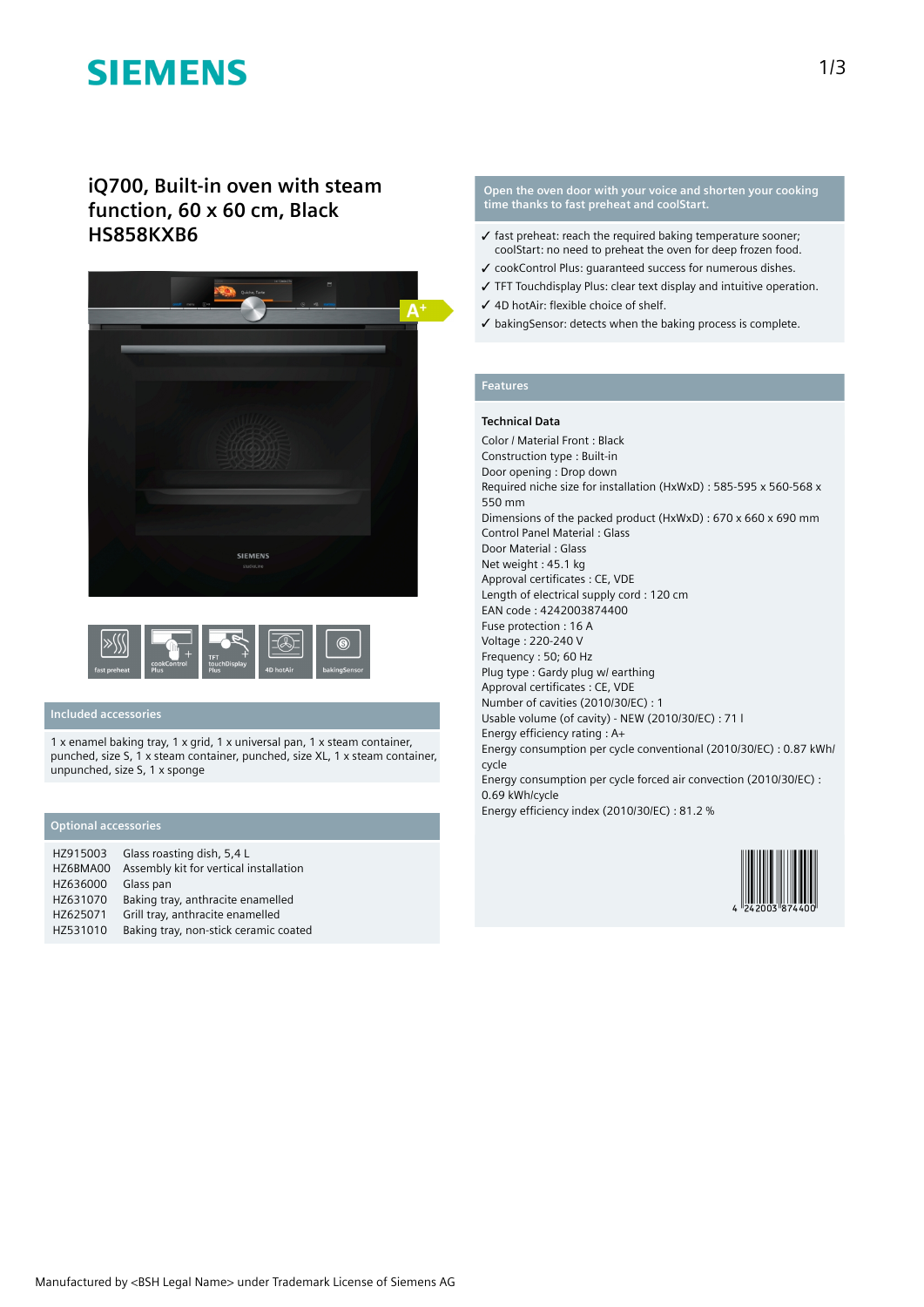# **SIEMENS**

# **iQ700, Built-in oven with steam function, 60 x 60 cm, Black HS858KXB6**

### **Features**

### **Design**

- 5.7" TFT touchDisplay Plus
- Stainless steel control dial
- studioLine Black Steel Design
- Cavity inner surface: enamel anthracite
- Multilevel LED Illumination, LED light, Light on/off when door opened/closed
- 5 shelf positions in oven
- Heat reflective glass

#### **Features**

- WLAN Home connect enabled
- Electronic oven clock timer
- Digital temperature display with proposal
- Actual temperature display
- Heating-up indicator
- Temperature probe
- Control panel lock
- Automatic safety switch off
- Residual heat indicator
- Start button

●

- Door contact switch
- ●
- cookControl Plus
- bakingSensor
- roastingSensor Plus
- ●
- coolStart
- Integral cooling fan

#### **Cleaning**

- EcoClean Direct : ceiling, back panel, side liners
- ecoClean programme

#### **Programmes/functions**

- Combi-steam oven with 15 PC heating methods: 4D hot air, hotairGentle, conventional top & bottom heating, Conventional heat Gentle, hot air grilling, full width grill, half width grill, Pizza setting, coolStart, bottom heat, intensive conventional heat, low temperature cooking, keep warm, dehydrate, plate warming
- Additional functions:
- Descaling programme
- Drying function
- autom. boiling point detection
- ● Fast preheat

# **Accessories**

- 3 level telescopic shelf rails, full extension, Stop function
- 1 x enamel baking tray, 1 x steam container, punched, size S, 1 x steam container, punched, size XL, 1 x steam container,
- unpunched, size S, 1 x grid, 1 x sponge, 1 x universal pan

## **Technical information**

- Energy efficiency rating (acc. EU Nr. 65/2014): A+
- Energy consumption per cycle in conventional mode: 0.87 kWh
- Energy consumption per cycle in fan-forced convection mode: 0.69 kWh
- Number of cavities: Main cavity
- Heat source: electrical
- Cavity volume: 71 litres
- Total connected load electric: 3.6 KW
- Nominal voltage: 220 240 V
- 120 cm Cable length
- 1 l Water tank capacity:
- Tank empty indicator
- Location of water tank: Outside cavity
- Appliance dimension (hxwxd): 595 mm x 594 mm x 548 mm
- Niche dimension (hxwxd): 585 mm 595 mm x 560 mm 568 mm x 550 mm
- Please refer to the dimensions provided in the installation manual
- We recommend you to choose complementary products within IQ700, in order to assure an optimal design combination of your Built-In appliances.